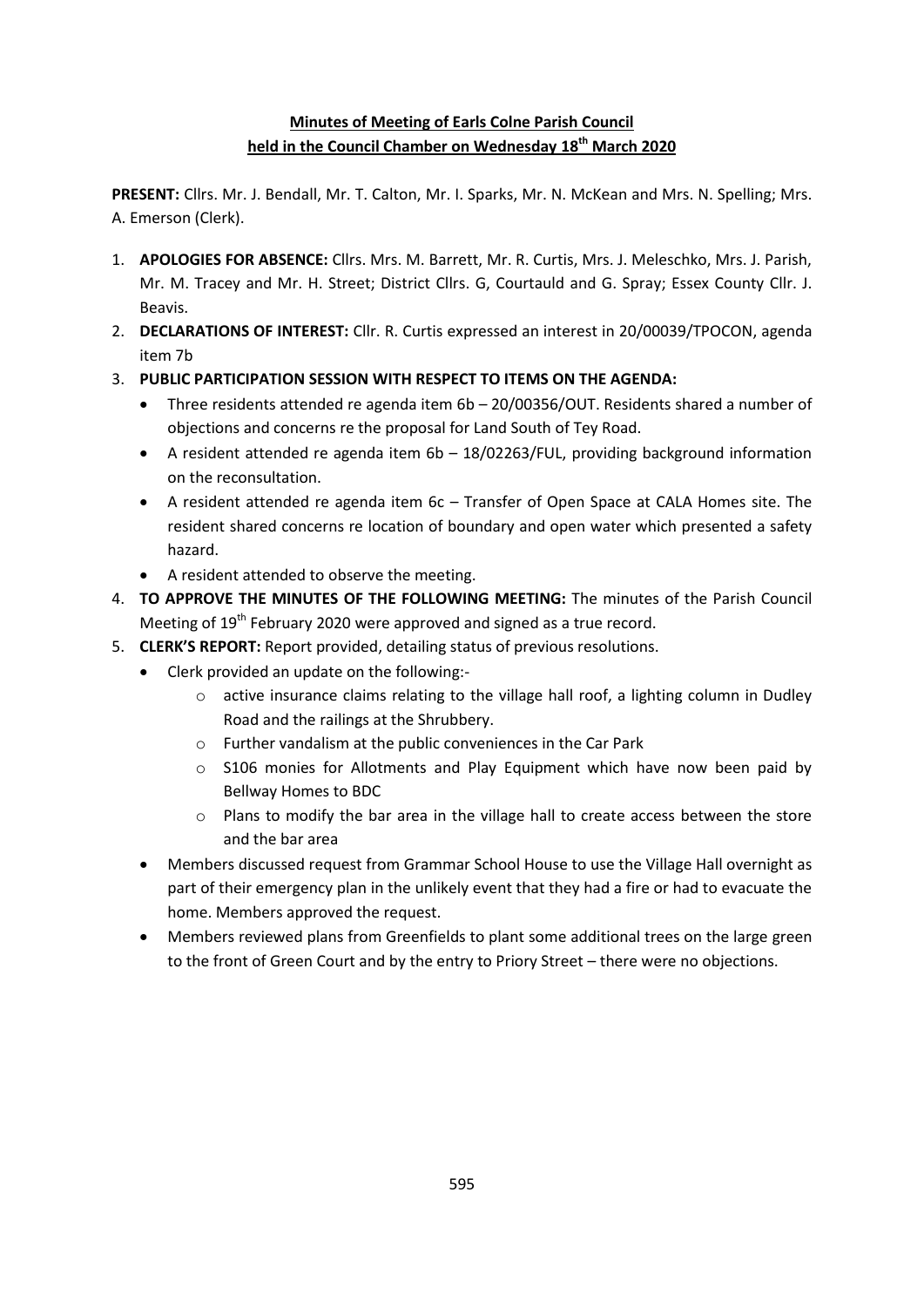## 6. **PLANNING:**

a) Decisions reached by Braintree District Council as follows: -

| <b>Application No.</b> | Location            | <b>Description</b>                                    | <b>Decision</b><br><b>BDC</b> |
|------------------------|---------------------|-------------------------------------------------------|-------------------------------|
|                        |                     |                                                       | <b>Minutes</b>                |
| 19/02063/HH            | 5 The Kennels       | Erection of a two-storey side extension               | Application                   |
|                        |                     |                                                       | Refused                       |
| 19/02134/DAC           | Land West Of        | Application for approval of details reserved by       | Application                   |
|                        | <b>Station Road</b> | condition 13 of approved application 18/00121/OUT     | Permitted                     |
| 20/00010/DAC           | Land West Of        | Application for approval of details reserved by       | Application                   |
|                        | <b>Station Road</b> | condition 2 of approved application 19/00802/REM      | Permitted                     |
| 19/02217/FUL           | Hydewell,           | Demolition of existing dwelling and the erection of a | Application                   |
|                        | Halstead Road       | replacement two-storey 5 bedroomed detached           | Permitted                     |
|                        |                     | dwelling house, detached garage and new vehicular     |                               |
|                        |                     | access from Halstead Road.                            |                               |
| 17/01081/FUL           | Land Adjacent       | Retention of 2 no. dwellings                          | Application                   |
|                        | Oxford House        |                                                       | Permitted                     |
|                        | Upper Holt Street   |                                                       |                               |

## b) Current Applications were reviewed by the Parish Council as follows: -

- **Application No. Location <b>Description Description Description Application No. Application No.**  $20/00052/TPOCON$  42 Park Lane Notice of intent to carry out works to trees in a [Conservation Area](https://publicaccess.braintree.gov.uk/online-applications/applicationDetails.do?keyVal=Q6KTPNBF07E00&activeTab=summary) No objection 20/00042/TPOCON 13 Burrows Road Notice of intent to carry out works to trees in a [Conservation Area](https://publicaccess.braintree.gov.uk/online-applications/applicationDetails.do?keyVal=Q5UTR9BF07E00&activeTab=summary) No objection 20/00044/TPOCON | Land Adjacent 41 Homefield Way [Notice of intent to carry out works to tree in a](https://publicaccess.braintree.gov.uk/online-applications/applicationDetails.do?keyVal=Q5UWKMBF07E00&activeTab=summary)  [Conservation Area](https://publicaccess.braintree.gov.uk/online-applications/applicationDetails.do?keyVal=Q5UWKMBF07E00&activeTab=summary) No objection 20/00043/TPOCON | Earls Colne Recreation Club Halstead Road [Notice of intent to carry out works to trees in a](https://publicaccess.braintree.gov.uk/online-applications/applicationDetails.do?keyVal=Q5UVMIBF07E00&activeTab=summary)  [Conservation Area](https://publicaccess.braintree.gov.uk/online-applications/applicationDetails.do?keyVal=Q5UVMIBF07E00&activeTab=summary) No objection
- Tree related applications John Bendall

#### Other applications – John Bendall

| <b>Application No.</b> | Location          | <b>Description</b>                               | <b>Parish Council</b> |
|------------------------|-------------------|--------------------------------------------------|-----------------------|
|                        |                   |                                                  | <b>Decision</b>       |
| No: 20/00440/VAR       | Land Rear Of Tey  | Application for variation of Condition 7 (Site   | No objection          |
|                        | Road              | clearance, demolition and construction) of       |                       |
|                        |                   | approved application 18/00214/OUT - Erect 23     |                       |
|                        |                   | No. Detached and Semi-Detached, 1,2,3,4 and 5    |                       |
|                        |                   | Bedroom Dwellings and Associated Garages, Lay    |                       |
|                        |                   | Out Parking, Amenity Areas, Public Open Space,   |                       |
|                        |                   | Estate Roads, Private Drives, Drainage           |                       |
|                        |                   | Infrastructure and Landscaping                   |                       |
| 20/00415/HH            | 47 Burrows Road   | Two storey rear extension                        | No objection          |
| 20/00356/OUT           | Land South Of Tey | Outline Planning Permission for the construction | Objection on          |
|                        | Road              | of 9 No. dwelling houses with all matters        | various               |
|                        |                   | reserved apart from access.                      | grounds – Cllrs       |
|                        |                   |                                                  | I. Sparks and J.      |
|                        |                   |                                                  | <b>Bendall to</b>     |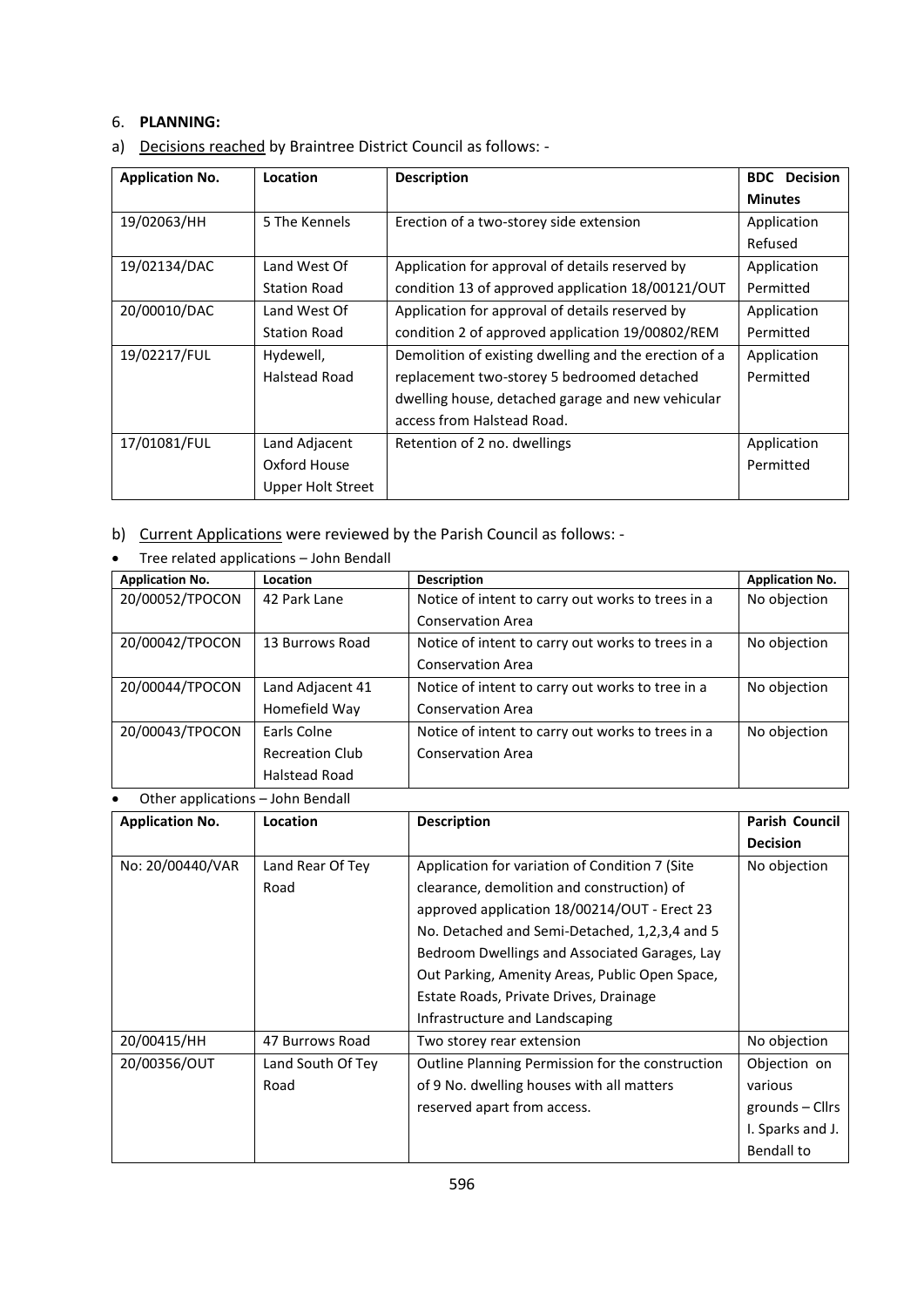|                  |                            |                                                 | prepare        |
|------------------|----------------------------|-------------------------------------------------|----------------|
|                  |                            |                                                 | detailed       |
|                  |                            |                                                 | response       |
| 20/00259/FUL     | 28 Tey Road                | Erection of single-storey building in the rear  | Objection on   |
|                  |                            | garden for Use as a Beauty Salon (Sui Generis)  | basis that     |
|                  |                            |                                                 | driveway       |
|                  |                            |                                                 | surface is not |
|                  |                            |                                                 | in line with   |
|                  |                            |                                                 | highways       |
|                  |                            |                                                 | policy today   |
| 20/00246/DAC     | <b>River House Lower</b>   | Application for approval of details reserved by | Information    |
|                  | <b>Holt Street</b>         | conditions 4 & 5 of approved application        | Only           |
|                  |                            | 19/01723/HH.                                    |                |
| 20/00189/HH      | 51 Tey Road                | Proposed front entrance porch.                  | No objection   |
| 20/00430/NMA     | Nightingale Hall,          | Removal of 2no. windows to the side elevations, | Information    |
|                  | Nightingale Hall Road      | reconfigure the glazing arrangements to the     | Only           |
|                  |                            | extension to result in 1no. double doorset and  |                |
|                  |                            | 4no, windows to the rear elevation and make     |                |
|                  |                            | some minor internal alterations to the proposed |                |
|                  |                            | internal layout.                                |                |
| 18/02263/FUL     | Land At Earls Colne        | Construction of a 2 storey office building (B1a | No objection   |
| (RECONSULTATION) | <b>Industrial Park The</b> | and B1c), with ancillary Café at ground floor   |                |
|                  | Airfield                   | level, with associated access, parking,         |                |
|                  |                            | landscaping and open space.                     |                |
| 19/02160/HH      | Caernarvon House,          | Single storey extension to existing annex       | Objection      |
|                  |                            |                                                 |                |

## c) Transfer of Open Space – CALA Homes

Members reviewed the report of the meeting with CALA Homes. Resident concerns raised related to the pond which is either the responsibility of Greenfields or CALA Homes. Clerk to clarify with Greenfields if they are responsible for the pond and keep residents at Tillwicks informed of outcome of discussion.

## 7. **MEMBERS REPORT:**

a) Meeting with Highways Officer – Thursday  $27<sup>th</sup>$  February

Members reviewed the meeting notes – no matters were raised.

b) Consultation on new government grant funding for supported local bus services

Members reviewed the response that had been provided on their request to prioritise five proposals in order of importance to our village – no matters were raised.

- 8. **CYCLE PATH:** This item was deferred to a future meeting.
- **9. CLIMATE CHANGE:** This item was deferred to a future meeting.
- **10. NEIGHBOURHOOD PLAN UPDATE:** Tony provided an update on current status including an overview of discussions with Alan Massow and Jan Stobart on the Housing Needs Assessment. It was agreed that the Parish Council should approach The Hunt Property Trust to get an update on the status of 15/01580/OUT.
- **11. VE DAY:** Plans have been cancelled due to the coronavirus situation.
- **12. ANNUAL REPORT:** Members agreed that an annual report would not be distributed to all homes in the village at this point in time.